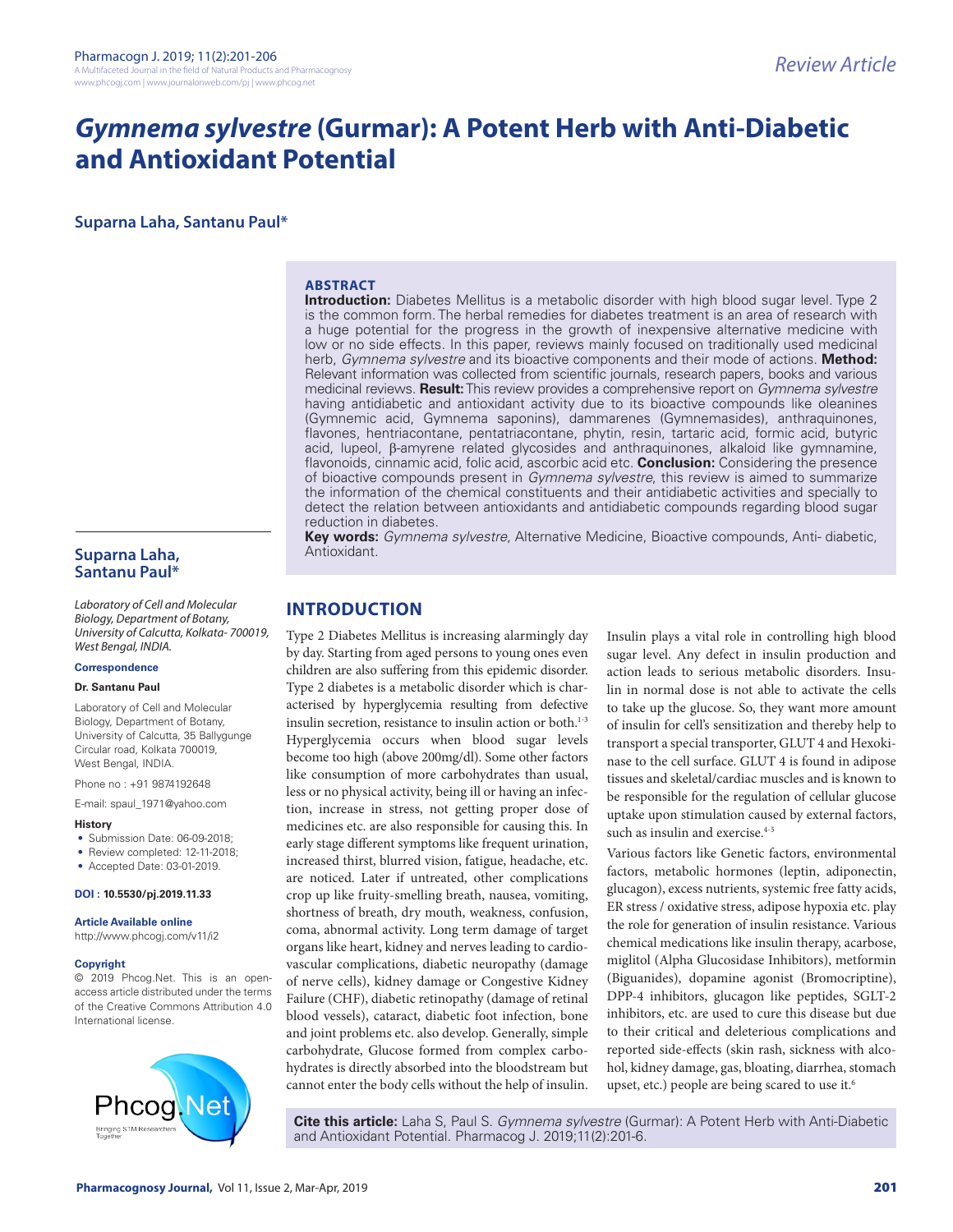Oxidative stress is also related with long term complications (development of vascular complications) of Type 2 diabetes. Oxidative stress is used to describe the high level of oxidative damage in a cell, tissue or organ, caused by the ROS (Reactive Oxygen Species)7 and imbalance between the Reactive species (RS) and antioxidants result in the development of Type 2. Oxidative stress in diabetes causes alteration in enzymatic systems, lipid peroxidation, impaired glutathione metabolism and low level of Vitamin C. ROS is responsible for damaging lipids, proteins and DNA, Glutathione, Catalase and Superoxide Dismutase (SOD) that are different types of bio-markers of oxidative stress in Diabetes Mellitus. Three factors are responsible for creating ROS like i) increasing oxidant generation, ii) lowering anti-oxidant protection and iii) failure to repair oxidative damage. Both ROS and RNS (Reactive Nitrogen Species) are types of free radicals which have got negative regulation on insulin signalling, interpreting them to develop insulin resistance which is a risk factor for Type 2 Diabetes.<sup>8</sup> RNS has same type of functions as ROS like lipid peroxidation, non-enzymatic protein glycation and glucose oxidation. Keeping in mind of all above facts, researchers are involved in discovering of a new herbal product with features like its availability, cheaper cost and non-toxic in nature.

*Gymnema sylvestre* is an important herb in the treatment of Type 2 DM9 due to the presence of oleanane, dammarane types of secondary metabolites and antioxidants like flavonoids, cinnamic acid, folic acid, ascorbic acid etc. along with potential health benefit<sup>10</sup> and with fewer side effects<sup>11</sup> or no effects. So, *Gymnema* can be used as an alternative medicine.12

### About Herbal Medicine

Phyto-medicine or Botanical medicine is popularly called as "Herbal Medicine" because various plant parts like seeds, berries, roots, leaves, bark or flowers, etc. are used for medicine preparation. Use of herbal medicine is becoming popularized as up-to-date analysis and experimentation show their importance in the treatment and prevention of diseases due to their natural origin and less side effects. The World Health Organization (WHO) has listed 21,000 plants that are used for medicinal purposes throughout the world. It is validated in science due to its active phytochemical ingredients. Before herbal medicine preparation or formulation, herbalists must have necessary information about its cultivation, collections, processing, diagnosis, extraction of active phytochemicals, etc. India stands to become a significant and successful exporter of herbal crude extracts. Indian herbal market is providing a good source of income to both farmers and traders. For encouraging the use of herbs in developed countries, some precautions should be followed like well documentation about herbal medicine, single plant medicine free of pesticides, heavy metals, poisons and detrimental side effects. Herbal medicines should be of user friendly and with standardized chemical and activity profile.

# **METHODOLOGY**

Data obtained from various sources like Research Gate, PubMed, Science Direct, etc. for studies focusing on the biological and pharmacological activities of *Gymnema sylvestre.* Different literature and review articles on *Gymnema* are studied about its phytochemical constituents and their antidiabetic and antioxidant activities, parts use, method of use, color, taste, duration of use, etc. The list of references of all relevant articles was also studied to include all reports and reviews related to the matter.

### **Cultivation**

*Gymnema sylvestre* reproduces vegetatively through stem cuttings and sexually through seeds. Seeds are sown in the month of November and December and are harvested after 8-9 months. Seed viability is very short but their highest germination (92%) is shown when sown in coir dust.

Improved agro techniques (*in-vitro* regeneration, cell culture) have been followed for their better cultivation.

#### Geographic Distribution

*Gymnema sylvestre* has worldwide distribution. It occurs from Africa east to Saudi Arabia, Vietnam, Sri Lanka, South China and from Japan to Philippines, Malaysia, Indonesia, Australia and in dry forests throughout India.13 In India, it is distributed in Banda, Konkan, Western Ghats and Deccan Peninsula extending to the parts of Western and Northern India.

### Traditional Use

According to Sushruta, *Gymnema sylvestre* was used as sugar destroyer (due to chewing of leaves which destroys the ability to identify the sweet taste) in case of glycosuria and other urinary diseases. Various reports are obtained on its nature like bitterness, astringent, thermogenic activity, anti-inflammatory, digestive, liver tonic, diuretic, stomachic, stimulant, anthelmintic, laxative, cardio tonic, anti-pyretic and uterine tonic, etc. It is useful in dyspepsia, constipation, hepatitis, hemorrhoids, renal and vesicle calculi, cardiopathy, asthma, bronchitis, amenorrhea, conjunctivitis and leukoderm.14

# Bio Active Antidiabetic and Antioxidant Compounds Antidiabetic compounds

In *Gymnema sylvestre* various secondary metabolites are present. Such metabolites are oleanane saponins and dammarane saponins. Oleanane saponins are of two types i.e. gymnemic acid (Figure 1) and gymnema saponins. Gymnemasaponins consists of two aglycone saponins like gymnemagenin and gymnestrogenin.15 (Figure 1).Dammarane saponins include gymnemasides (I-VII).16-17 All of these secondary metabolites have antidiabetic properties. Besides these triterpenoid saponins<sup>18-20</sup> other antidiabetic constituents are anthraquinone, flavones, flavonoids<sup>21</sup> like epicatechin, apigenin, luteolin, kaempferol,hentriacontane, pentatriacontane, phytin, resins, tartaric acid, formic acid, butyric acid, lupeol, β-amyrin related glycosides.22 Anthraquinones and their derivatives, alkaloids-conduritol, gymnamine,<sup>23-26</sup> α and β chlorophyll, polypeptide (Gurmarin),27-28 d-quercitol, stigmasterol, nonacosane, parabin, calcium oxalate, cellulose, lignin etc. also possess antidiabetic potential.

#### Antioxidant compounds

Flavonoids, tannins, alkaloids, phenols, cinnamic acid, folic acid,<sup>29</sup> ascorbic acid,<sup>30-31</sup> butyric acid, tartaric acid etc. type of antioxidants are present in *Gymnema sylvestre.*



**Figure 1:** Chemical structure of the important bioactive molecules from *Gymnema sylvestre*.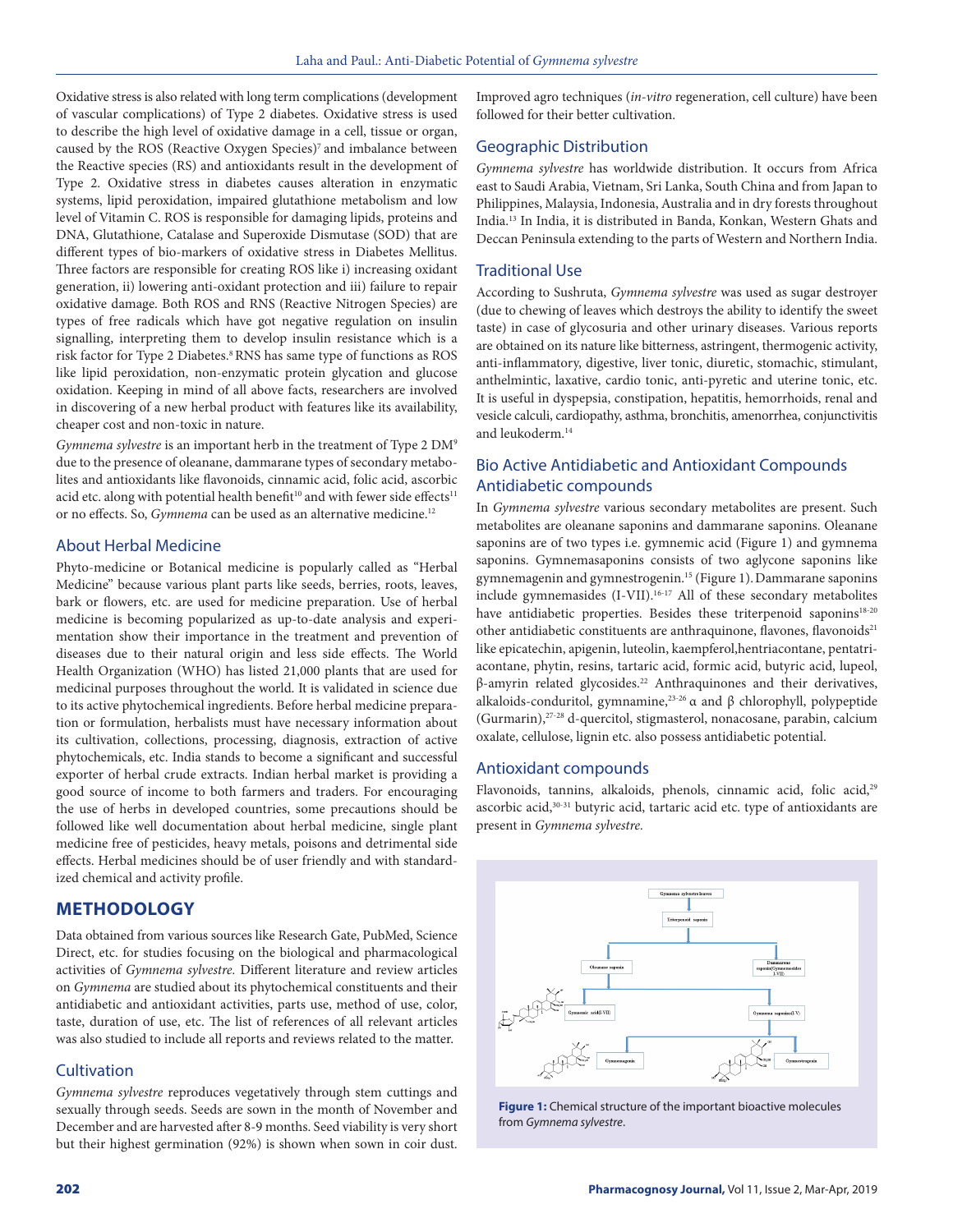

of *Gymnema sylvestre*.

# Chemical Structure of Bioactive Compounds

In case of *Gymnema sylvestre*, gymnemic acids are triterpenoid glycosides.32-33 The central structure is aglycone gymnemagenin. This is adorned with a sugar such as glucoronic acid and with various ester groups. Gymnemic acid is not a pure, unique structure but is composed of several types of homologues or compounds of the same general formula.34-35 Gymnemic acid A comprises of A1, A2, A3 and A4. The aglycone gymnemagenin is a D-glucoronide of hexa-hydroxytriterpene.<sup>36</sup>

Gymnema saponin iii is another anti-sweet compound which consists of 23 hydroxy longispinogenin as the aglycone moiety.<sup>37</sup>

Another antidiabetic compound, dammarane is a tetracyclic tri-terpene saponin. Seven new dammarane saponins, named Gymnemasides i-vii have been isolated from leaves of *Gymnema sylvestre*, together with previously known dammarane type saponins, gypenoside XXVIII, XXX-VII, LV, LXII, LXIII.<sup>38-39</sup>

Anti-oxidants such as Terpenoids are unsaturated hydrocarbons with oxygen containing functional group derived from terpenes. Flavonoids have 15 carbon skeleton structure that consists of two phenyl rings (A and B) and heterocyclic ring(C). Cinnamic acid is white crystalline organic compound which is highly soluble in organic solvent. It is classified as an unsaturated carboxylic acid. Another antioxidant, folic acid also called as Vitamin B9, is white and crystalline compound. It is also known as phenolic acid or pteroglutamic acid. Tannins are esters of phenolic acid containing hydroxyl and carboxyl groups. Phenols are aromatic, white crystalline compounds where hydroxyl group is attached with carbon atom that is part of an aromatic ring.

# Essential Chemical Components of *Gymnema sylvestre* and its Mode of Action in Downregulating Blood-Glucose Level

Proposed mechanism for the hypoglycemic action of gymnemic acid might be increased secretion of insulin from the pancreas and promotion of islet cell regeneration.40 Hypoglycemic effects of gymnemic acids are: i) it increases insulin secretion ii) it promotes regeneration of islets cells iii) it increases glucose utilisation, it is shown to increase the activities of enzymes responsible for utilisation of glucose by insulin dependent pathways, an increase in phosphorylase activity, decrease in gluconeogenic enzymes and sorbitol dehydrogenase. iv) It causes inhibition of glucose absorbtion from intestine. Gymnemic acid binds to the receptor on the intestine and stop glucose molecule from binding to the receptor and thus prevent excess glucose absorption. Gymnemic acid binds to

Na+ glucose symporter in intestine thereby prevent glucose absorption (Figure 2).

In case of gymnemasaponins, anti-sweet activity is also developed due to the presence of Acyl group, so it is an aglycone part of saponin. It also increases the amount of insulin in blood plasma. Gymnemagenin has anti hyperglycemic activity. Gymnestrogenin's other antidiabetic activities still not observed from various literature. Antidiabetic activities of various bioactive components are very much essential for Type 2 diabetes control (Table 1).<sup>41-52</sup>

Antidiabetic compounds such as anthraquinone, flavones, flavonoids like epicatechin, Apigenin, Luteolin, Kampferol, Hentriacontane, Pentriacontane, Phytin, Resin, Lupeol, β-amyrene related glycosides, alkaloid (conduritol), α and β- chlorophyll, Stigmasterol, d-quercitol, Nonacosane, Lignin etc. also have antioxidant activites.

Antioxidant like ascorbic acid neutralizes hydroxyl radicals, super oxide radicals thereby proving its antioxidant nature and also showing blood sugar uptaking abilities. Both antioxidant and antidiabetic function is very helpful in Type 2 diabetes treatment. Other antioxidants like Terpenoid, Flavonoid, Cinnamic acid, Folic acid, Tannin, Phenol etc. also perform antidiabetic as well as antioxidant activity.

As antidiabetic components of *Gymnema* show antioxidant activities vice versa antioxidants also show their antidiabetic potential (Table 2).53-58

# **RESULT AND DISCUSSION**

Based on various scientific literature*,* it has been proved that *Gymnema sylvetre* is one of the most important herb with antidiabetic and anti-

#### **Table 1: Table showing both antidiabetic and antioxidant compounds of**  *Gymnema sylvestre* **and their mode of action.**

| <b>BIO-ACTIVE</b><br><b>ANTI DIABETIC</b><br><b>COMPOUNDS</b><br><b>ISOLATED FROM</b><br>Gymnema sylvestre | <b>MODE OF ACTION</b>                                                                                                                                                              | <b>REFERENCE</b> |
|------------------------------------------------------------------------------------------------------------|------------------------------------------------------------------------------------------------------------------------------------------------------------------------------------|------------------|
| Oleanane                                                                                                   | Hypoglycemic activity.                                                                                                                                                             | 40               |
| Gymnemic acid                                                                                              | Reduction of blood sugar because<br>gymnemic acid molecules fill the<br>receptor location in the outer layer<br>of intestine, thereby preventing sugar<br>absorption in intestine. | 41               |
| Gymnemasides (A-F)                                                                                         | Inhibitory effects on increased level<br>of serum glucose.                                                                                                                         | $42 - 44$        |
| Gymnemic acid(I-<br>XVIII)homologue                                                                        | Sweetness inhibiting substances<br>present.                                                                                                                                        | 45, 46           |
| Gymnemic acidA1<br>and its derivatives.                                                                    | Antisweet activity.                                                                                                                                                                | 47, 48           |
| Triterpenoidsaponin                                                                                        | Hypoglycemic and anti<br>hyperglycemic activity.                                                                                                                                   | 49               |
| Alkaloid<br>(Conduritol-A)                                                                                 | Hypoglycemic                                                                                                                                                                       | 50               |
| Polypeptide<br>(Gurmarin)                                                                                  | Block the ability to sweet taste or<br>bitter flavours and thus reduces<br>sweet carvings.                                                                                         | 51               |
| Gymnemasaponins<br>(Gymnemagenin and<br>Gymnestrogenin)                                                    | Hypoglycemic activity. B cell<br>regeneration.<br>Gymnemagenin inhibits glucose<br>absorption                                                                                      | 52               |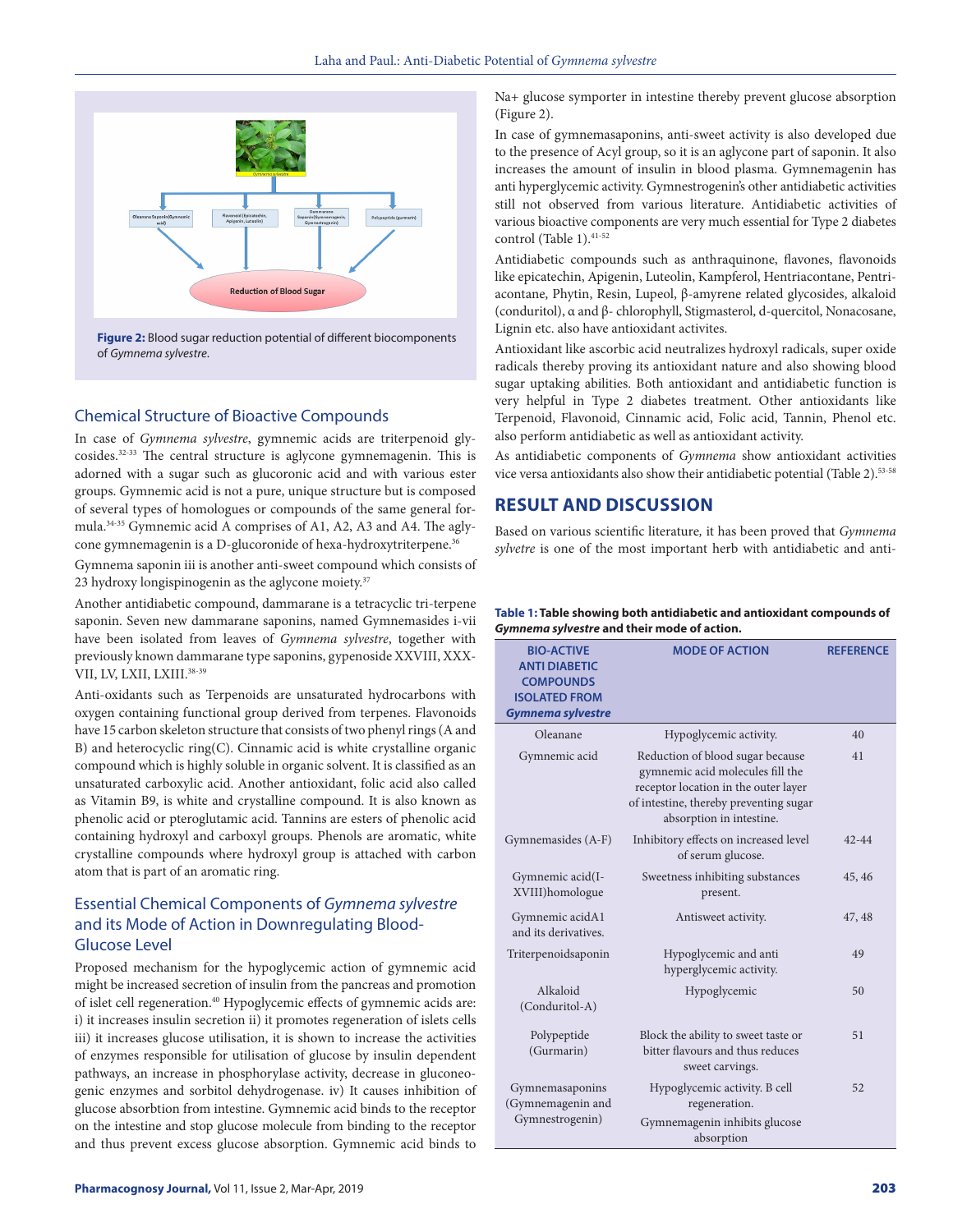#### **Table 2: Table showing antioxidants of** *Gymnema sylvestre* **with their both antidiabetic and antioxidant activities.**

| <b>NAME OF COMPONENTS</b>                                                                                                                                                                                                                            | <b>ANTI-OXIDANT AND</b><br><b>ANTIDIARETIC ACTIVITIES</b>                                                                                                                                                                                                                               | <b>REFERENCE</b> |
|------------------------------------------------------------------------------------------------------------------------------------------------------------------------------------------------------------------------------------------------------|-----------------------------------------------------------------------------------------------------------------------------------------------------------------------------------------------------------------------------------------------------------------------------------------|------------------|
| Ascorbic acid                                                                                                                                                                                                                                        | Neutralise hydroxyl, superoxide<br>and hydrogen peroxide radicals.<br>Glucose uptake activity. Increase<br>insulin sensitivity to diabetic<br>patients.                                                                                                                                 | 53,54            |
| Nonacosane,<br>hentriacontane,<br>pentatriacontane, a and<br>$\beta$ chlorophyll, phytin,<br>resin, d-quercitol,<br>formic acid, butyric acid,<br>tartaric acid, $\beta$ -amyrene<br>related glycosides,<br>Anthraquinones and their<br>derivatives. | Scavenging free radicals and<br>Glucose lowering activity.                                                                                                                                                                                                                              | 55,56            |
| Terpenoid, Flavonoid,<br>Cinnamic acid, Folic acid,<br>Tannin, Phenol.                                                                                                                                                                               | Scavenging SOD, H <sub>2</sub> O <sub>2</sub> and<br>having reducing power ability.<br>Reduction of blood glucose and<br>Glucose absorption in intestine.<br>Stimulation of insulin secretion<br>from $\beta$ cell, glucose uptake and<br>Inhibition of α-amylase and<br>α-glucosidase. | 57,58            |

oxidant potential due to the prevalence of many bio components. Antioxidant activity is responsible for reducing the oxidative stress in cells therefore being useful in the treatment of many human diseases including diabetes. Diabetic patients remain under oxidative stress. So, use of antioxidants like flavonoids, phenolics can be beneficial for diabetic patients. Saponins regulate plasma glucose levels and prevent diabetic complications due to its antioxidant activity. Use of such antioxidants can also be used for management of noninsulin dependent diabetes mellitus by inhibiting α-glucosidase and α-amylase activity. As per various literature reviews, not so many research activities done on mode of actions of gymnemagenin and gymnestrogenin, so future research work must be done on these compounds.

# **CONCLUSION**

Antidiabetic activity along with antioxidant potential of *Gymnema sylvestre* R.Br have been reported till date due to the presence of flavonoids, phenols and various bioactive compounds like gymnemic acid, gymnemarerin and other secondary metabolites like saponins, tanins (phenolic compounds) and triterpenoids that are antioxidants but show antidiabetic activity also. So, we can conclude from various literature reviews that biocomponents possess both antidiabetic and antioxidant activities and antioxidants with their antidiabetic features also. As diabetes incidence increases day by day, more effective research and assessment or analysis must be required to find out other active phytochemical compounds with exact active antidiabetic mechanism of action for human welfare in near future.

# **ACKNOWLEDGEMENT**

The Authors are indebted to UGC-UPE and UGC-CAS programme at the Department of Botany, University of Calcutta for financial support.

# **CONFLICT OF INTEREST**

There is no conflict of interest.

# **ABBREVIATIONS**

**GLUT:** Glucose transporter; **DPP:** Dopamine Pyro Phosphate; **ROS:** Reactive Oxygen Species; **RS:** Reactive Species; **SOD:** Superoxide Dismutase; **RNS:** Reactive Nitrogen Species.

# **REFERENCES**

- 1. Jarald E, Joshi SB, Jain DC. Diabetes and herbal medicines. Iranian J Pharmacol Ther. 2008;7(1):97-106.
- 2. Vasi S, Austin A. Effect of herbal hypoglycemic on oxidative stress and antioxidant status in diabetic rats. The Open Diabet. 2009;18(2):48-52.
- 3. Khan V, Najmi AK, Akhtar M, Aqil M, Mujeeb M, Pillai KK. A pharmacological appraisal of medicinal plants with antidiabetic potential. J Pharm Bioall Sci. 2012;4(1):27-42.
- 4. Mitsumoto Y, Klip A. Development regulation of the subcellular distribution and glycosylation of GLUT1 and GLUT4 glucose transporters during myogenesis of L6 muscle cells. J Biol Chem.1992;267(7):4957-62.
- 5. Kumar PM, Venkataranganna MV, Manjunath K, Viswanatha GL, Ashok G. Methanolic leaf extract of *Gymnema sylvestre* augments glucose uptake and ameliorate insulin resistance by up regulating glucose transporter-4, peroxisome proliferator activated receptor gamma, adiponectin and leptin levels *invitro*. Journal of Intercultural Ethnopharmacology. 2016;5(2):146-52.
- 6. Patil PM, Chaudhari PD, Duragkar NJ, Katolkar PP. Formulation of anti-diabetic liquid preparation of *Gymnema sylvestre* and qualitative estimated by TLC. Asian Journal of Pharmaceutical and Clinical Research. 2012;5(Supplement 1):16-9.
- 7. Johansen SJ, Harris KA, Rychly JD, Ergul A. Oxidative stress and the use of antioxidants in diabetes. Cardiovas Diabetol. 2005;4(1):5.
- 8. Erejuwa OO. Management of diabetes mellitus: Could simultaneous targeting of hyperglycemia and oxidative stress be a better panacea?. Int J Mol Sci. 2012;13(3):2965-72.
- 9. Pothuraju R, Sharma RK, Chagalamarri J, Jangra S, Kumar KP. A systematic review of *Gymnema sylvestre* in obesity and diabetes management. J Sci Food Agric. 2014;94(5):834-40.
- 10. Zhao JQ, Wang YM, Yang YL, Zeng Y, Mei LJ, Shi YP, *et al*. Antioxidants and a -glucosidase inhibitors from "Liucha" (young leaves and shoots of *Sibiraea laevigata*). Food Chem. 2017;230:117-24.
- 11. Sujin RM, Subin RM, Mahesh R, Mary RVJ. Antidiabetic effects of *Gymnema sylvestre* (Asclepiadaceae) powder in the stomach of rats. Ethnobotanical Leaflets. 2008;2008(1):158-67.
- 12. Kishore L, Kaur N, Singh R. Role of *Gymnema sylvestre* as alternative medicine. J Homeop Ayurv Med. 2014;3(4):172-80.
- 13. Srivastava JL, Tiwari KP, Sharma MC. Ruby Medicinal plants of Madhya Pradesh: immediate need of conservation. J Trop For. 1999;15(2):144-51.
- 14. Joy PP, Thomas J. Kerala Agriculture University Aromatic and Medicinal plant research station Odakkali. Asamannoor PO Ernakulam District, Kerala, India. 1998;16.
- 15. Rao GS, Sinsheimer JE. Constituents from *Gymnema sylvestre* leaves. 8. Isolation, chemistry and derivatives of gymnemagenin and gymnestrogenin. Journal of Pharmaceutical Sciences. 1971;60(2):190-3.
- 16. Yoshikawa M, Murakami T, Kadoya M, *et al*. Medicinal foodstuffs. IX. The inhibitors of glucose absorption from the leaves of *Gymnema sylvestre* R.Br. (Asclepiadaceae): structures of gymnemosides A and B. Chemical and Pharmaceutical Bulletin. 1997;45(10):1671-6.
- 17. Yoshikawa K, Arihara S, Matsuura K, Miyaset T. Dammarane saponins from *Gymnema sylvestre*. Phytochemistry. 1992;31(1):237-41.
- 18. Suttisri R, Lee IS, Douglas KA. Plant-derived triterpenoid sweetness inhibitors. Journal of Ethnopharmacology. 1995;47(1):9-26.
- 19. Sahu NP, Mahato SB, Sarkar SK, Poddar G. Triterpenoid saponins from *Gymnema sylvestre.* Phytochemistry. 1996;41(4):1181-5.
- 20. Yendo ACA, De Costa F, Gosmann G, Fett-Neto AG. Production of plant bioactive Triterpenoid saponins: elicitation strategies and target genes to improve yields. Molecular Biotechnology. 2010;46(1):94-104.
- 21. Liu X, Ye W, Yu B, Zhao S, Wu H, Che C. Two new flavonol glycosides from *Gymnema sylvestre* and *Euphorbia ebracteolata*. Carbohydrate Research. 2004;339(4):891-5.
- 22. Shibuya M, Katsube Y, Otsuka M, *et al*. Identification of a product specific β-amyrin synthase from *Arabidopsis thaliana*. Plant Physiology and Biochemistry. 2009;47(1):26-30.
- 23. Yoshikawa K, Nakagawa M, Yamamoto R, Arihara S, Matsuura K. Antisweet natural products. V. Structures of gymnemic acids VIII-XII from *Gymnema sylvestre* R.Br. Chemical and Pharmaceutical Bulletin. 1992;40(7):1779-82.
- 24. Chakravarti D, Debnath NB. Isolation of gymnemagenin the sapogenin from *Gymnema sylvestre* R.Br. (Asclepiadaceae). Journal of the Institution of Chemists. 1981;53:155-8.
- 25. Rao GS, Sinsheimer JE. Constituents from *Gymnema sylvestre* leaves VII.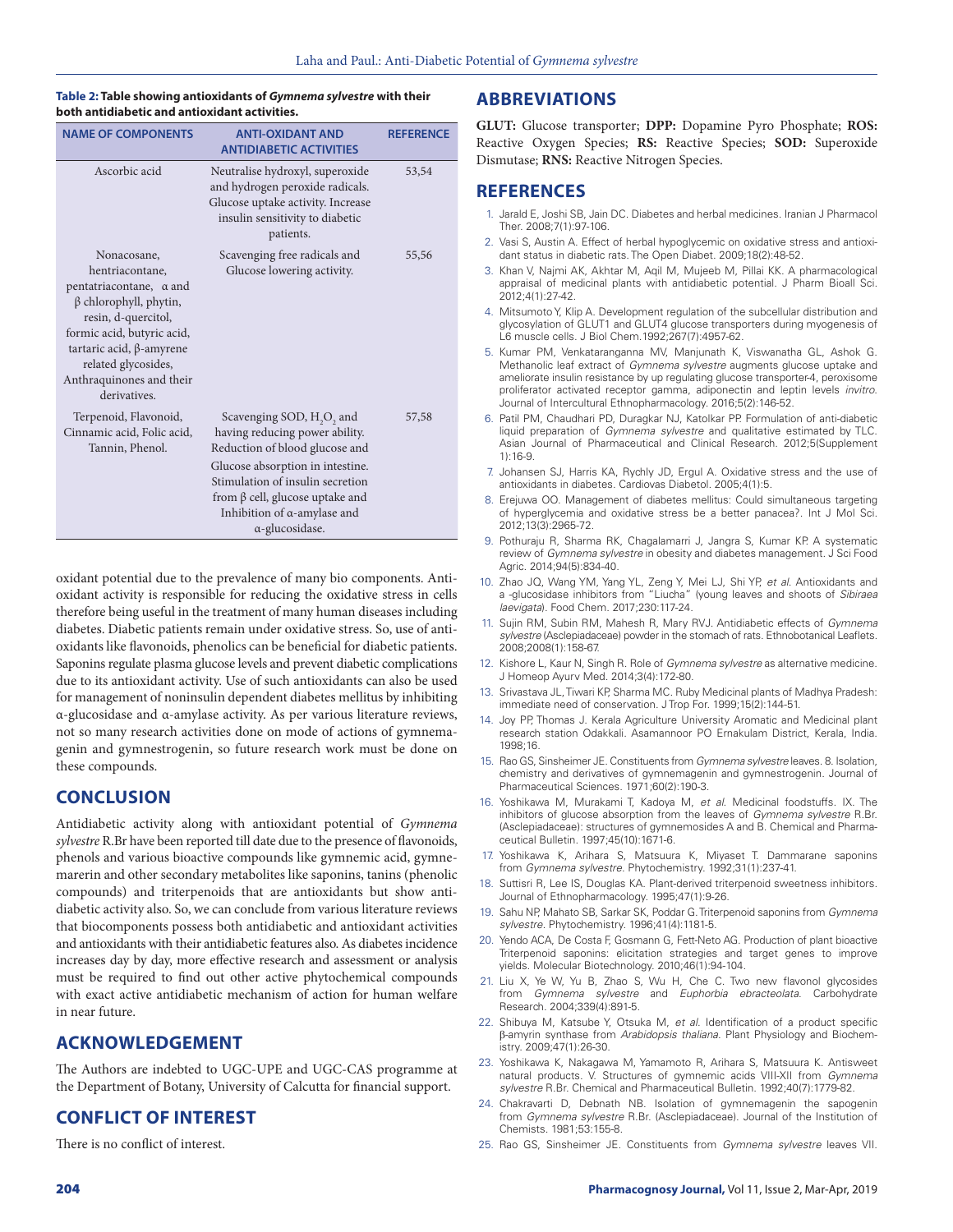3p,23; 16p, 28-di-O-isopropylidene derivative of gymnemagenin. Journal of Chemical Society. 1970;13;1823-5.

- 26. Zhen HS, Zhu XY, Lu RM, Liang J, Qiu Q, Meng QM. Research on chemical constituents from stem of *Gymnema sylvestre*. Journal of Chinese Medicinal Materials. 2008;31(8):1154-6.
- 27. Imoto T, Miyasaka A, Ishima R, Akasaka K. A novel peptide isolated from the leaves of *Gymnema sylvestre* — I. Characterization and its suppressive effect on the neural responses to sweet taste stimuli in the rat. Comparative Biochemistry and Physiology. 1991;100(2):309-14.
- 28. Arai K, Ishima R, Morikawa S, *et al*. Three-dimensional structure of gurmarin, sweet taste-suppressing polypeptide. Journal of Biomolecular NMR. 1995;5(3):297-305.
- 29. Kang MH, Lee MS, Choi MK, Min KS, Shibamoto T. Hypoglycemic activity of *Gymnema sylvestre* extracts on oxidative stress and antioxidant status in diabetic rats. Journal of Agricultural and Food Chemistry. 2012;60(10):2517-24.
- 30. Rose RC, Bode AM. Biology of free-radical scavengers An evaluation of ascorbate. FASEB J. 1993;7(12):1135-42.
- 31. Rachh PR, Rachh MR, Ghadiya NR, *et al*. Antihyperlipidemic Activity of *Gymnema sylvestre* R. Br. Leaf extract on Rats Fed with High Cholesterol diet. Int J Pharmacol. 2010;6:138-41.
- 32. Yoshikawa K, Amimoto K, Arihara S, Matsuura K. Gymnemic acid V, VI and VII from gur-ma, the leaves of *Gymnema sylvestre* R.Br. Chemical and Pharmaceutical Bulletin. 1989;37(3):852-4.
- 33. Manohar SH, Naik PM, Praveen N, Murthy HN. Distribution of gymnemic acid in various organs of *Gymnema sylvestre*. Journal of Forestry Research. 2009;20(3):268-70.
- 34. Baskaran K, Ahamath BK, Shanmugasundaram KR, Shanmugasundaram ERB. Antidiabetic effect of a leaf extract from *Gymnema sylvestre* in noninsulin-dependent diabetes mellitus patients. Journal of Ethnopharmacology. 1990;30(3):295-305.
- 35. Nakamura Y, Tsumura Y, Tonogai Y, Shibata T. Fecalsteroid excretion is increased in rats by oral administration of gymnemic acids contained in *Gymnema sylvestre* leaves. J Nutr. 1999;129(6):1214-22.
- 36. Tiwari P, Mishra BN, Sangwan NS. Phytochemical and Pharmacological Properties of *Gymnema sylvestre*: An Important Medicinal Plant. Biomed Res Int. 2014;2014.
- 37. Yoshikawa K, Amimoto K, Arihara S, Matsuura K. Structure studies of new antisweet constituents from *Gymnema sylvestre*. Tetrahedron Letters. 1989;30(9):1103-6.
- 38. Yoshikawa K, Amimoto K, Arihara S, Matsuura K. Gymnemic acid V, VI and VII from gur-ma, the leaves of *Gymnema sylvestre* R.Br. Chemical and Pharmaceutical Bulletin. 1989;37(3):852-4.
- 39. Sinsheimer JE, Subbarao G. Constituents from *Gymnema sylvestre* leaves VIII: Isolation, chemistry and derivatives of gymnemagenin and gymnestrogenin. J Pharm Sci. 1971;60(2):190-3.
- 40. Stoecklin W. Glycosides and aglycons. CCCIX. Gymnestrogenin. A new pentahydroxy triterpene from *Gymnema sylvestre* leaves. Helvetica Chimica Acta. 1968;51(6):1235-42.
- 41. Stoecklin W, Weiss E, Reichstein T. Glycosides and aglycons. CCLXXXVIII. Gymnemic acid, the antisaccharin principle of *Gymnema sylvestre*-Isolation and identification. Helvetica Chimica Acia. 1967;50(2):474-90.
- 42. Kazuko Y, Yuuji K, Shigenobu A, Kouji M, Toshio M, Liu HM, *et al*. Dammarane saponins from *G. sylvestre*. Phytochemistry. 1992;31(1):237-41.
- 43. Yoshikawa M, Murakami T, Kadoya M, *et al*. Medicinal foodstuffs. IX. The inhibitors of glucose absorption from the leaves of *Gymnema sylvestre* R.Br. (Asclepiadaceae): structures of gymnemosides A and B. Chemical and Pharmaceutical Bulletin. 1997;45(10):1671-6.
- 44. Yoshikawa K, Murakami T, Matsuda H. Medicinal food stuffs X1structures of new triterpene glycosides, Gymnemosides- c, -f, -e and -f, from the leaves ofthe *Gymnema sylvestre* R.Br.: Influence of Gymnemaglycosides on glucose uptake inrat's small intestinal fragments. Chem Pharm Bull. 1997;45(12):2034-8.
- 45. Kurihara, Y. Characteristics of antisweet substances, sweet proteins and sweetness inducing protein. Crit Rev Food Sci Nutr. 1992;32(3):231-52.
- 46. Sugihara Y, Nojima H, Matsuda H, Murakami T, Yoshikawa M, Kimura I. Antihyperglycemic effects of gymnemic acid IV, a compound derived from *Gymnema sylvestre* leaves in streptozotocin-diabetic mice. Journal of Asian Natural Products Research. 2000;2(4):321-7.
- 47. Spasov AA, Samokhina MP, Bulanov AE. Antidiabetic properties of *Gymnema sylvestre* (a review). Pharm Chem J. 2008;42(11):626-9.
- 48. Kim HJ, Hong SH, Chang SH, *et al*. Effects of feeding a diet containing *Gymnema sylvestre* extract: Attenuating progression of obesity in C57BL/6J mice. Asian Pac J Trop Med. 2016;9(5):437-44.
- 49. Marciani DJ, Press JB, Reynolds RC, *et al*. Development of semisynthetic triterpenoidsaponin derivatives with immune stimulating activity. Vaccine. 2000;18(27):3141-51.
- 50. Kazutaka M, Shigeo T, Tadashi F, Goro K, Shanti PU, Mitsunori K, *et al*. Isolation of Conduritol A from *Gymnema sylvestre* and its Effect against Intestinal Glucose Absorption in Rats. Biosc. 1993;57(12):2184-5.
- 51. Ninomiya Y, Imoto T. Gurmarin inhibition of sweet taste responses in mice. Am J Physiol. 1995;268(4):R1029-25.
- 52. Shimizu K, Ozeki M, Iino A, Nakajyo S, Urakawa N, Atsuchi M. Structureactivity relationships of triterpenoid derivatives extracted from *Gymnema inodorum* leaves on glucose absorption. Japanese Journal of Pharmacology. 2001;86(2):223-9.
- 53. Tsujikawa T, Kanauchi O, Andoh A, Saotome T, Sasaki M, Fujiyama Y, *et al*. Serum Concentrations of Trace Elements in patients with Crohn's Disease Receiving Enteral Nutrition. Nutr. 2003;19:137-9.
- 54. Salem SA, Hassan DR, Mowafy AR. A comparative impact of different types of a single antioxidant supplementation (B-carotene, alfa tocopherols and ascorbic acids) on lipid profile in hyperlipidemic rats. Middle-east J Sci Res. 2009;4:354- 60.
- 55. Trease GE, Evans WC. Pharmacognosy. 15<sup>th</sup> Ed. Saunders Publishers, London. 2002; 42-44, 221-229, 246-249, 304-306,331-332, 391-393.
- 56. Bhansali S, Shafiq N, Pandhi P, *et al*. Effect of a deacyl gymnemicacid on glucose homeostasis and metabolic parameters in arat model of metabolic syndrome. Indian J Med Res. 2013;137(6):1174-9.
- 57. Hanhineva K, Torronen R, Bondia-Pons I, Pekkinen J, Kolehmainen M, *et al*. Impact of dietary poly-phenols oncarbohydrate metabolism. Int J Mol Sci. 2010;11(4):1365-402.
- 58. Bahadoran Z, Mirmiran P, Azizi F. Dietary polyphenols as potential nutraceuticals in management of diabetes: a review. J Diabetes Metab Disord. 2013;12(1):1-9.



- *• Gymnema sylvestre* is commonly known as gurmar, a medicinally important plant in the treatment of Type 2 diabetes, belonging to the family Asclepiadaceae.
- Several active compounds like gymnemic acid, gymnema saponins (gymnemagenin, gymnestrogenin), gymnemasides, anthraquinones, flavones, hentriacontane, pentatriacontane, phytin, resins, tartaric acid, formic acid, butyricacid, lupeol and alkaloid like gymnamine etc. are responsible for antidiabetic properties.
- Due to the presence of flavonoids, cinnamic acid, folic acid, ascorbic acid etc. Gurmar leaves have high antioxidant activities.